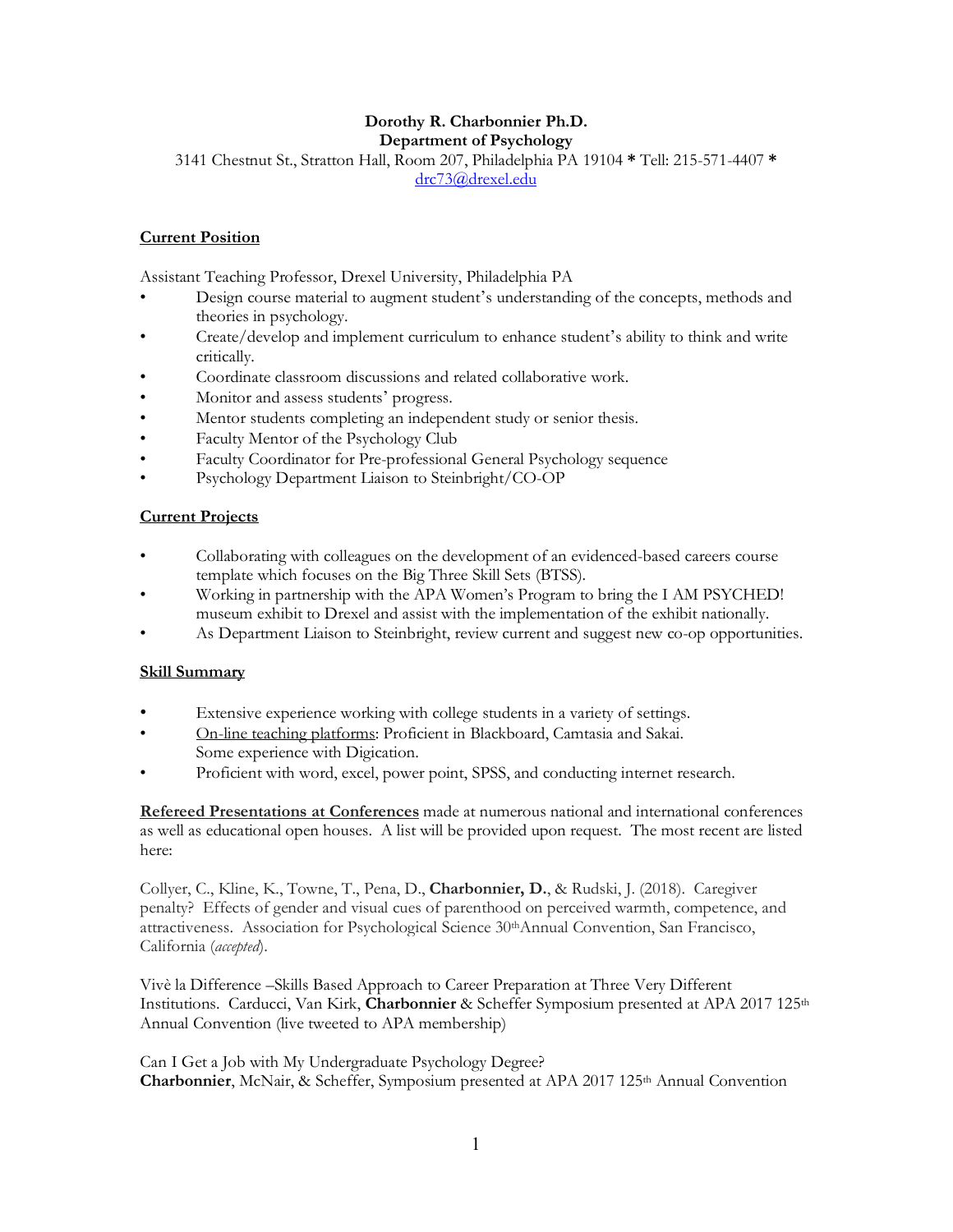## **Professional Development**

- **APA 2017 125th Annual Convention**: Washington, DC, August 03 06, 2017.
- **APA 2016 124th Annual Convention**: Denver, August 04 07, 2016.
- **ICare4Autism International Autism Conference**: New York City, June 30-July 2, 2014.
- **APS/STP 26th Annual Convention**: San Francisco, May 22 25, 2014.
- **People to People Ambassador Programs** Psychological Science Delegation to the Republic of South Africa, July 26 – August 8, 2010. Invited delegate member. Led by Henry l. Roediger III, the delegation focused on Alzheimer's disease, research methodology international teaching and HIV/AIDS.
- **APS 22nd Annual Convention**: Revolutionary Science, Boston, May 27 30, 2010.
- **NIH State-of-the-Science Conference**: Preventing Alzheimer's disease and Cognitive Decline, Bethesda, April 26-28, 2010.

# **Affiliations**

Current member of the Association for Psychological Sciences (APS). Current member of the American Psychological Association (APA). Current member of the Society for the Teaching of Psychology (STP, APA Division 2). Current member of the Society for the History of Psychology (APA Division 26).

# **Teaching Experience**

| Fall 17   | Sensation and Perception as a hybrid course                                                                |
|-----------|------------------------------------------------------------------------------------------------------------|
| Winter 16 | New course: Looking Forward: Academics and Careers*                                                        |
| Spring 15 | New course: General Psychology I ^                                                                         |
| Winter 15 | New course: Autism Spectrum Disorder ^*                                                                    |
| Winter 14 | New course: Approaches to Personality ^*                                                                   |
| Spring 13 | Drugs and Human Behavior *, Psychology of Learning *,                                                      |
|           | Sensation and Perception ^*, History and Systems ^*                                                        |
| Winter 13 | Pre-professional Psychology II $\gamma$ , Psychology of Learning $\gamma$ , Research Methods $\gamma$ ,    |
|           | Experimental Psychology *                                                                                  |
| Fall 13   | New course: Computer Assisted Data Analysis I *                                                            |
| Fall 12   | Pre-professional Psychology I <sup>*</sup> , Introduction to Social Psychology <sup>*</sup> , Experimental |
|           | Psychology *, Computer Assisted Data Analysis II *                                                         |

Course format: \* Face to Face, ^ On-Line A more extensive list is available upon request.

## **Publications**

Faculty Editorial Board 3808 a journal of critical writing (University of Pennsylvania) vol. 7 spring 2013

Faculty Editorial Board 3808 a journal of critical writing (University of Pennsylvania) vol. 6 spring 2012

Facial Emotion Recognition in Schizophrenia: When and Why Does It Go Awry? Bruce I. Turetsky, Christian G. Kohler, Tim Indersmitten, Mahendra T. Bhati, **Dorothy Charbonnier**, Ruben C. Gur. Schizophrenia Research 94 (2007) 253-263.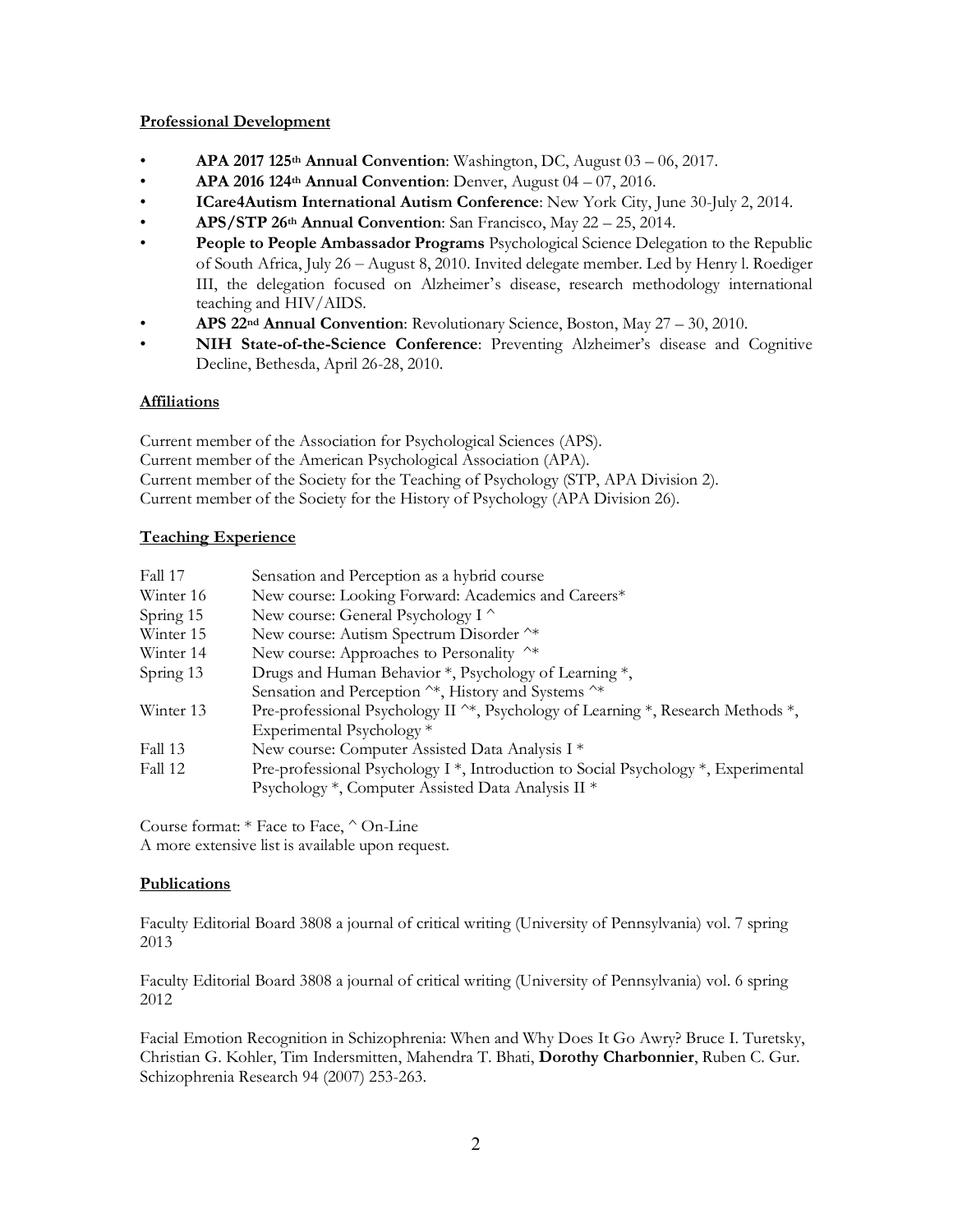Elbert, T., Sterr, A., Rockstroh, B., **Charbonnier, D.**, Flor, H., Pantev, C., Weinbruch, C., Knecht, S. and Taub, E. (2000). Cortical reorganization in arm amputees: Alterations of somatosensory representation in the hemisphere contralateral to the intact side. In: Aine, C., Okada, Y., Stroink, G., Swithenby, S. and Wood, C. (Eds.), Advances in Biomagnatism Research: Biomag 96. Springer-Verlag, New York, pp. 999-1002.

## **Administrative/Research Experience**

**Psychology Student Lifecycle Management Committee**, Department of Psychology, Drexel University, Philadelphia, PA, Fall 2013-Present. Co-Chair

- Provide students with the tools and guidance for academic and career planning.
- Mentor students to develop an academic plan that meets department requirements and suits their ultimate career aspirations.
- Offer continuing support for the student's academic plan.
- Promote healthy study habits and time management.
- Assist students in navigating the college experience.
- Encourage students to get involved in department, college, and university events.

**Mental Health Clinical Research Center**, Department of Psychiatry, University of Pennsylvania, School of Medicine, Philadelphia, PA, 1997-2000. Postdoctoral Fellow

- Collaborated with the Center's own Subject/Patient Coordinator, Doctors, Nurse Practitioner, research and computer technicians as well as other Centers in the Penn health system on the implementation of brain imaging protocols in the study of schizophrenia.
- Managed all facets of the Center's EEG laboratory. Educated participants in the research procedures. Implemented institutional procedures in obtaining informed consent. Collected and statistically analyzed data from multiple research protocols. Managed a database containing information from over 100 research participants. Developed new protocols for obtaining informed consent and renewed existing ones. Inventoried, organized and ordered all laboratory supplies.
- Wrote small grants, and papers for publication.
- Initiated the hiring process of a research assistant, interviewed perspective candidates and recommended for hire the best candidate to fit the needs of our expanding research program.

**Department of Psychology**, Universitaet Konstanz, Konstanz, Germany, 1995-1996 Visiting Lecturer / Researcher

- Researched, developed and implement curriculum for four senior courses related to gerontology, two of which were specialized seminars tailored to the educational needs of nursing students.
- Collaborated in the trouble shooting of a new (128 channel) EEG recording system.
- Participated in the design of testing protocols and recruitment of human subjects.

**Department of Psychology**, SUNY Stony Brook, Stony Brook NY, 1989-1995 Graduate Student, Instructor

- Reviewed literature on the historical aspects, disease processes, clinical assessment, inheritability, brain imaging, and treatments of Alzheimer's disease.
- Administered neuropsychological test batteries as part of dissertation research
- Trained students enrolled in the Minority Research Access Program/Research Experience for Undergraduates in research methodology (Summers 1991, 1992, 1993)